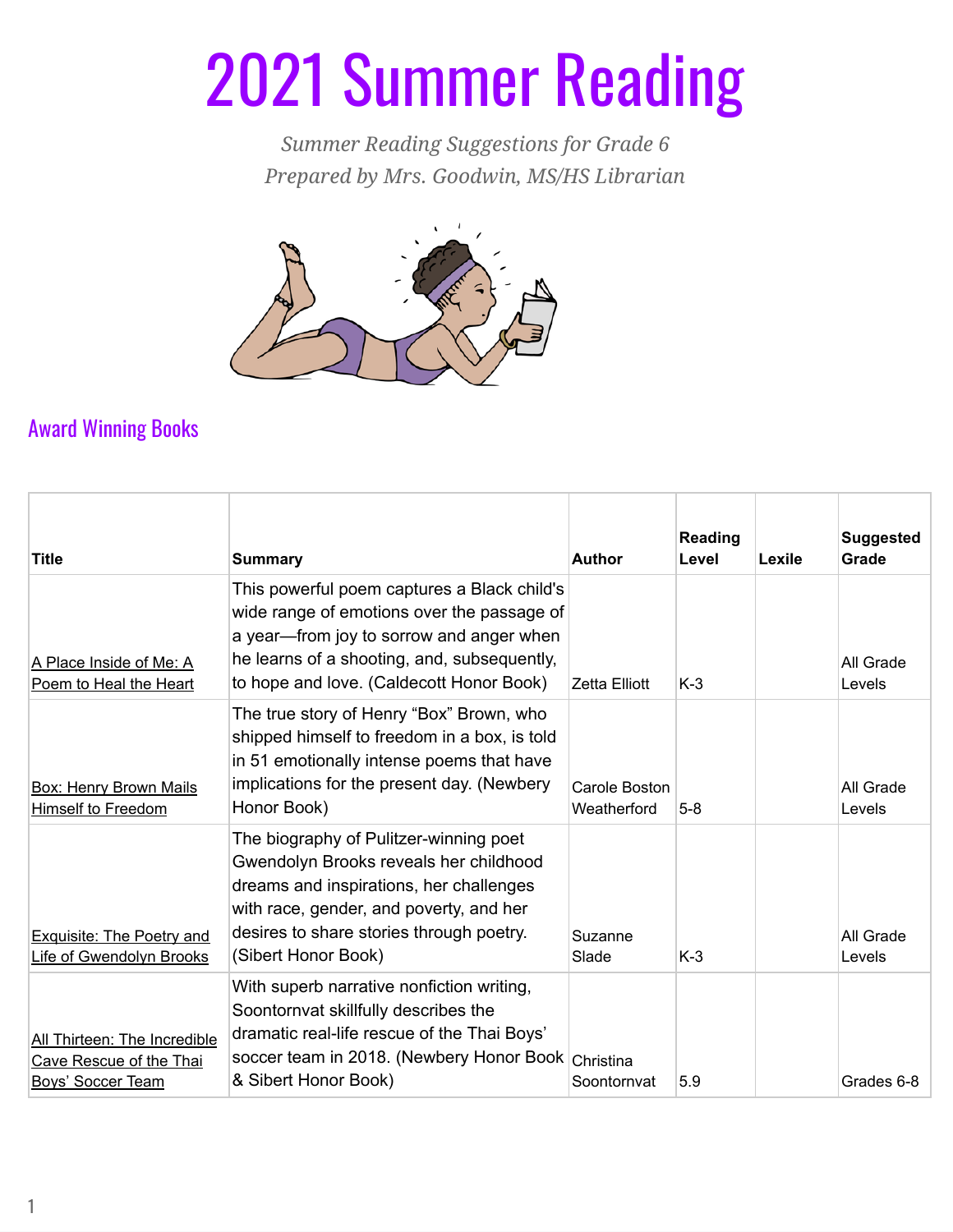| <b>Almost American Girl: An</b><br><b>Illustrated Memoir</b>                                                                               | Ha shares her experience of a surprise<br>move from South Korea to Alabama with<br>her single mom. Feeling out of place in her<br>new stepfamily and high school, she<br>acclimates with the help of a comic-making<br>class.             | Robin Ha                                      |     |       | Grades 6-8 |
|--------------------------------------------------------------------------------------------------------------------------------------------|-------------------------------------------------------------------------------------------------------------------------------------------------------------------------------------------------------------------------------------------|-----------------------------------------------|-----|-------|------------|
| <b>Before the Ever After</b>                                                                                                               | In this novel in verse, 12-year-old ZJ leans<br>on his community for support as his<br>football-star father experiences alarming<br>medical symptoms and dramatic changes<br>as a result of the sport (later revealed to be<br>CTE).      | Jacqueline<br>Woodson                         | 4.8 |       | Grades 6-8 |
| <b>Brother's Keeper</b>                                                                                                                    | Sora and her family flee Communist North<br>Korea during the Korean War in 1950.<br>When the family becomes separated, Sora<br>fights for her brother's survival as they<br>travel south.                                                 | Julie Lee                                     |     |       | Grades 6-8 |
| Dragon Hoops                                                                                                                               | This graphic novel intertwines the history of<br>basketball with the triumphs and tribulations<br>of the athletes on the champion team at the<br>high school where Yang teaches.                                                          | Gene Luen<br>Yang                             |     |       | Grades 6-8 |
| <b>Elatsoe</b>                                                                                                                             | When her cousin is killed, Ellie must delve<br>into the town's evil past and use her Lipan<br>Apache family's ability to call spirits back to<br>life in order to identify and bring the<br>murderer to justice.                          | <b>Darcie Little</b><br>Badger                |     |       | Grades 6-8 |
| <b>Fighting Words</b>                                                                                                                      | Sisters Della and Suki rely on each other to<br>move forward after years of abuse from<br>their mother's boyfriend. They find their<br>own voices beyond the trauma through<br>resilience and bond of sisterhood.<br>(Newbery Honor Book) | Kimberly<br><b>Brubaker</b><br><b>Bradley</b> | 4.2 |       | Grades 6-8 |
| Go with the Flow                                                                                                                           | A group of high school friends band<br>together for a revolution to de-stigmatize<br>menstruation. The red color palette is the<br>perfect choice to accompany this much<br>needed 'period manifesto'.                                    | Lily Williams &<br>Karen<br>Scneemann         | 3.2 |       | Grades 6-8 |
| How We Got to the Moon:<br>The People, Technology,<br>and Daring Feats of<br><b>Science Behind Humanity's</b><br><b>Greatest Adventure</b> | This ambitious nonfiction book chronicles<br>one of the most exciting and miraculous<br>accomplishments in American history--the<br>1969 Iunar landing. (Sibert Honor Book)                                                               | John Rocco                                    | 8.2 | 1170L | Grades 6-8 |
| <b>Land of the Cranes</b>                                                                                                                  | Despite being detained in a cruel and<br>inhuman deportation camp with her<br>pregnant mother and separated from her<br>deported papi, Betita survives by                                                                                 | Aida Salazar                                  | 4.4 |       | Grades 6-8 |